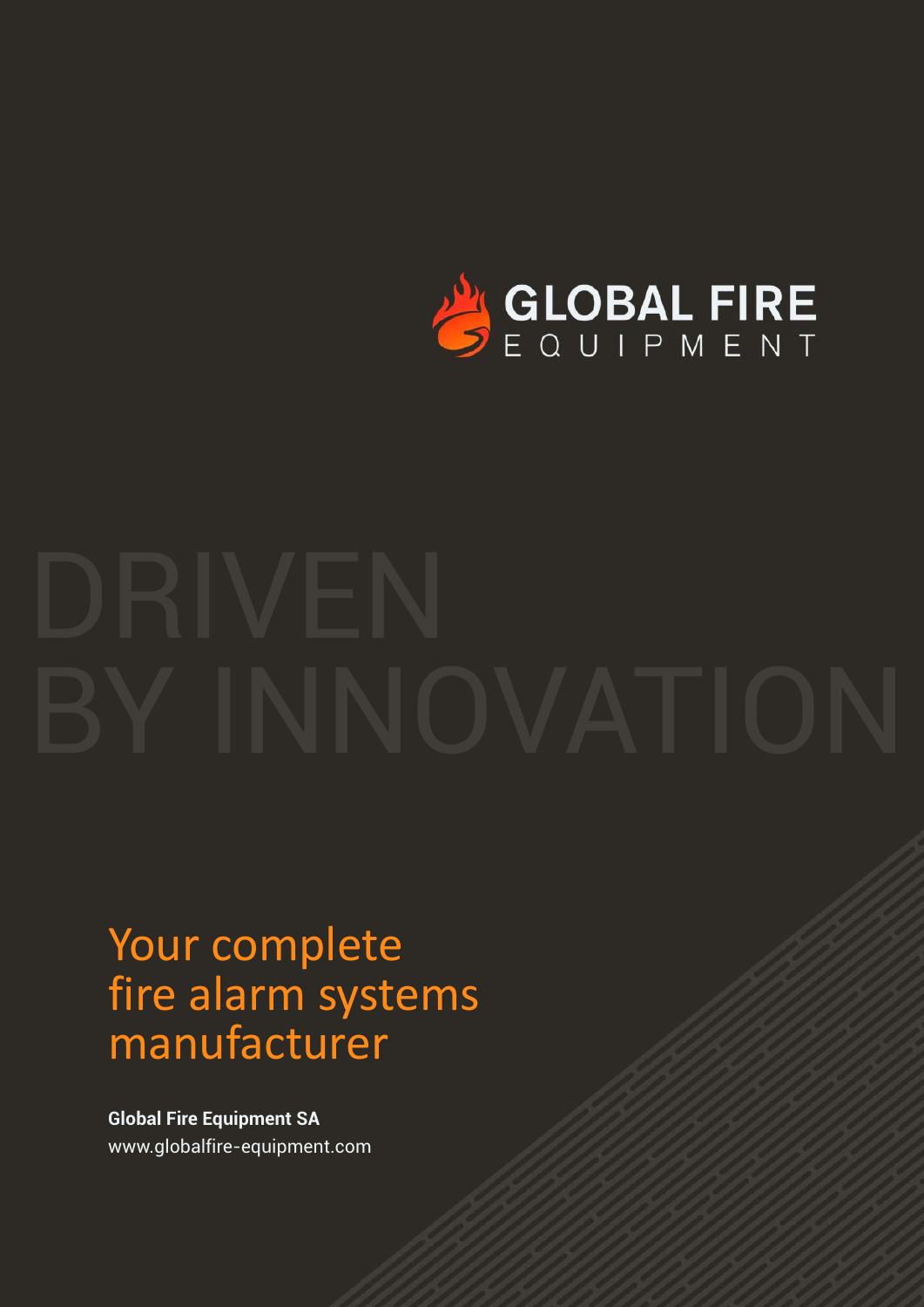## **INTRODUCING GFE**

Founded in 1994 by João Paulo Ajami, Global Fire Equipment (GFE) is a European-based complete fire safety system manufacturer with **EN 54–13:2017+A1:2019 system compatibility approval.** 

Based in the Algarve region of Portugal, GFE has a long-standing reputation for high quality, competitively priced, fully certified fire safety systems which are well designed, quick and easy to install and require minimal maintenance. Our world-class customer service and support set us apart from our competitors.







**GFE is part of the Global Safety Systems Group which comprises three operating companies: Global Fire Equipment, GFE TEC and CREATECH Lighting.** 





**GFE TEC** develops cutting-edge fire detection and emergency lighting solutions to meet the needs of the group's global customer base. GFE TEC also develops technical solutions to help resolve any challenges our customers face.

**CREATECH Lighting** designs and manufactures cost-competitive emergency lighting products and solutions.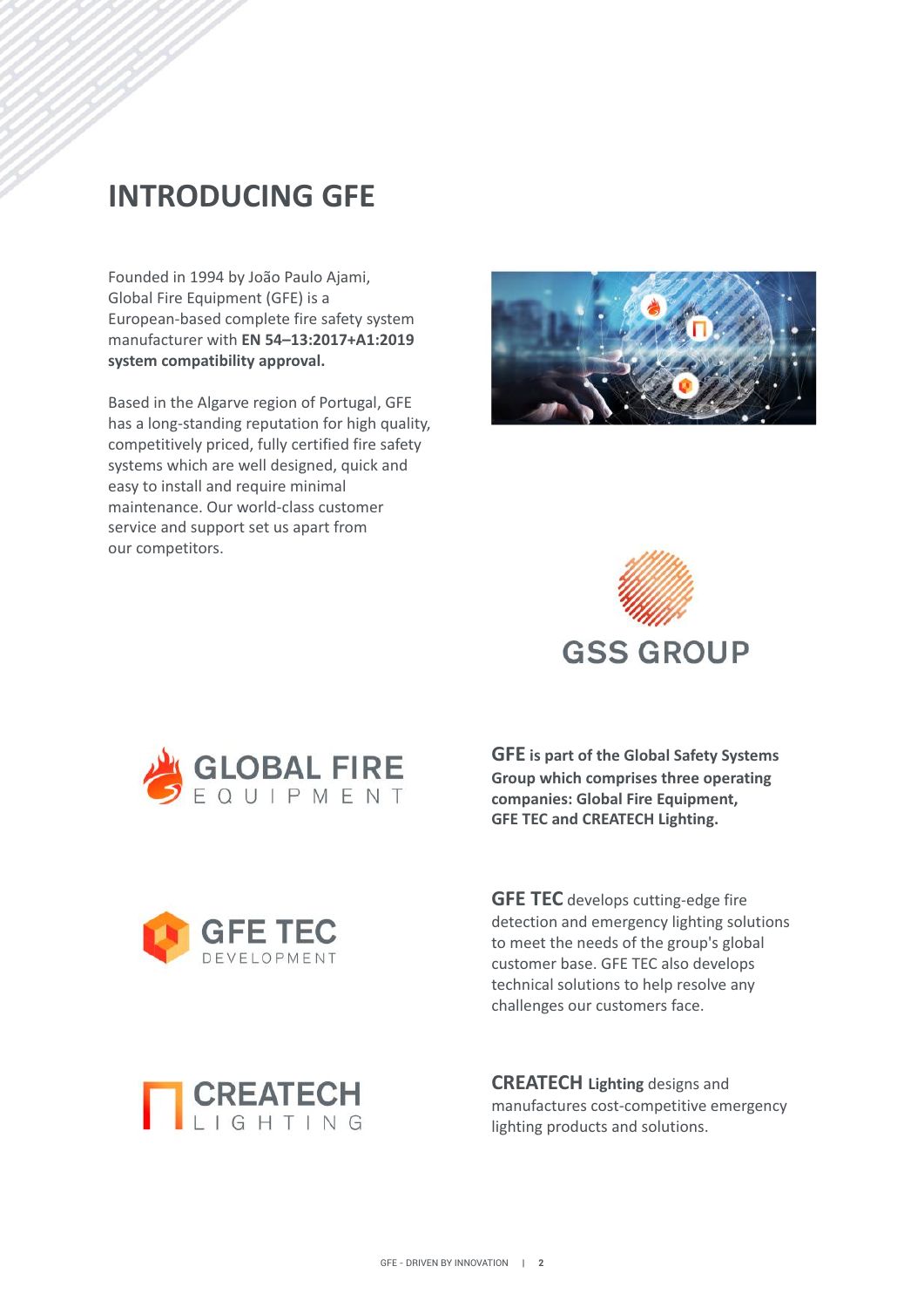## **A TRULY GLOBAL PLAYER** *Our Regional Sales Offices*

**Thanks to our partners and distributors we have a global support network in more than 90 countries worldwide.** 

Our equipment is installed in a host of buildings and prestigious premises, from universities and hospitals to shopping malls and hotels. Our industry-leading fire detection and alarm solutions are helping to protect lives and properties across a vast range of environments and applications.

Details of some of the many projects we've been involved in can be found in the reference pages on our website.



For details of our worldwide distributor network, please see our website *[www.globalfire-equipment.com](https://www.globalfire-equipment.com/our-distributors)*

#### **UNITED KINGDOM**

**GLOBAL FIRE EQUIPMENT UK HAVANT** T: +44 02034046790 sales@globalfire-equipment.co.uk

#### **TURKEY**

**GFE BINA KONTROL SISTEMLERI ISTANBUL** T: +90 2165759696 satis@gfe.com.tr

#### **PHILIPPINES & AUSTRALASIA**

**GLOBAL FIRE EQUIPMENT PHILIPPINES CO. LTD. CEBU CITTY** T: +63 324140531 info@globalfire.ph

#### **MIDDLE EAST & NORTH AFRICA**

**GLOBAL FIRE EQUIPMENT LTD. (FZC) JORDAN** T: +962 65517897 sales.mena@globalfireequipment.pt

#### **INDIA**

**GLOBAL FIRE EQUIPMENT MUMBAI** T: +91 9167217636 info@globalfire-equipment.com

#### **EAST & WEST AFRICA**

**GF EQUIPMENT LIMITED UGANDA** T: +20 23593659 info@globalfireafrica.com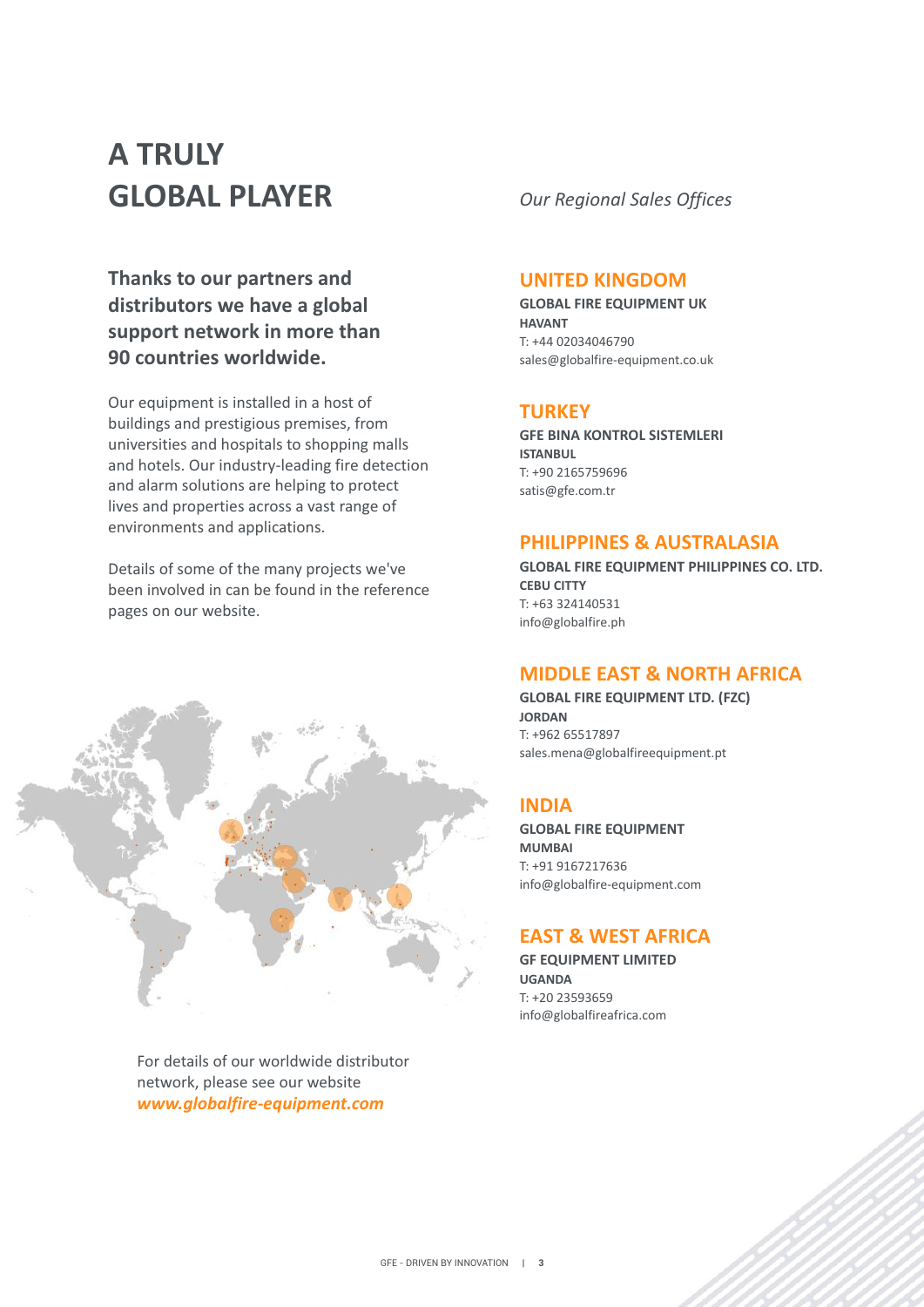## **SYSTEMS OVERVIEW**

GFE provides fire safety systems to satisfy every requirement – from simple single loop applications through to far more complex multibuilding properties.

Our systems are designed with flexibility and intelligence in mind, and our advanced CHAMELEON Network ensures our systems can cope with whatever complex challenges modern building designs and structures present.

CHAMELEON, coupled with our extensive range of communication interfaces, allows a maximum of 32 control panels to be networked with up to 128 loops and a maximum system capacity of 16,000 individually addressed devices.

#### **Our systems can be easily integrated with third-party Building Management Systems or use our own graphical software packages.**

Our driving principle is that GFE systems should be as cost-effective as possible, with uniform menu structures for ease of commissioning, installation, programming and operation.

GFE offers up to four integration levels, with bidirectional independent control, from the simplest conventional system to far more complex multiple addressable systems - all fully controlled from remote locations.

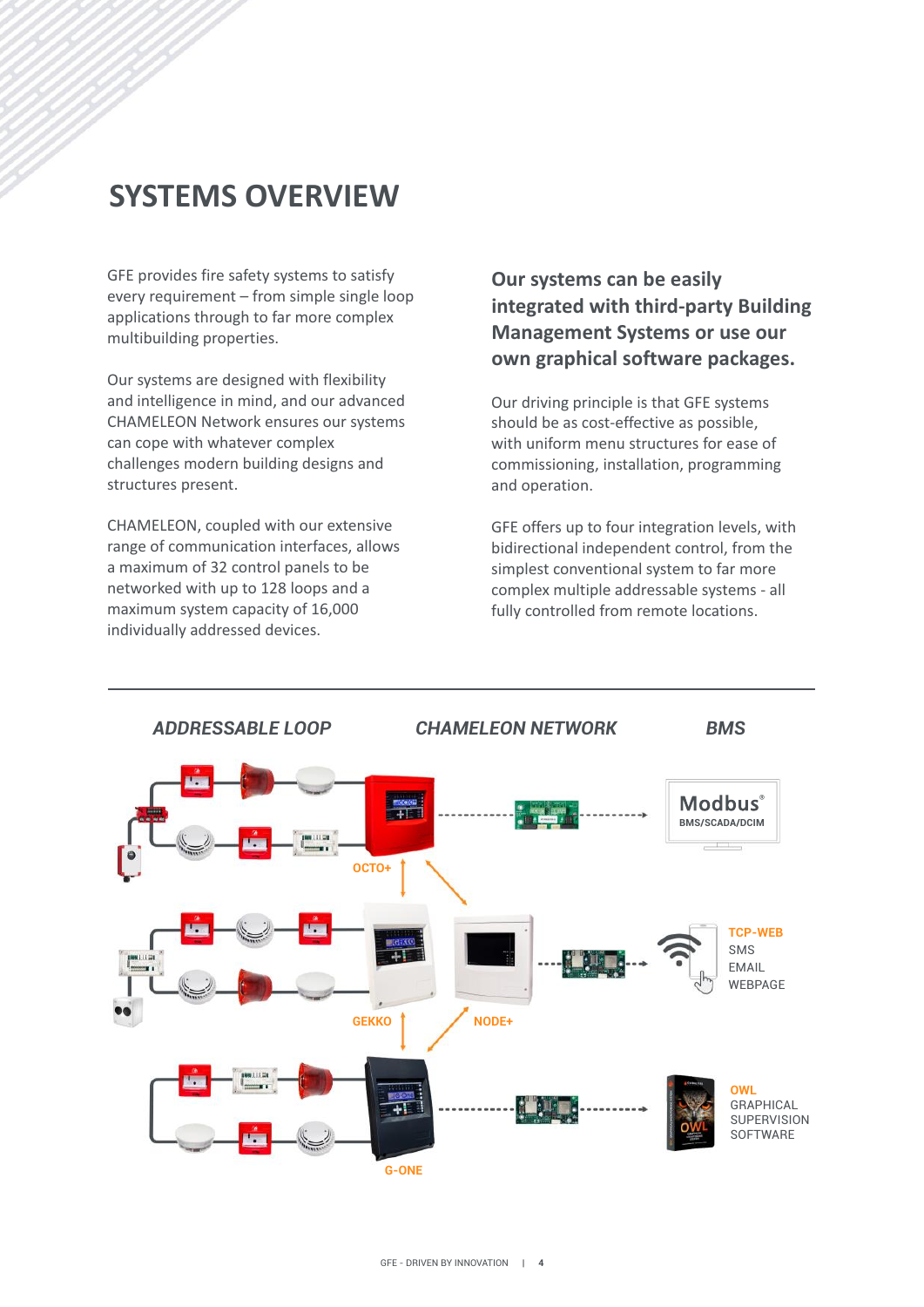## **FIRE CONTROL PANELS**

#### ADDRESSABLE

Introducing our CHAMELEON Network range of addressable control panels.

#### **G-ONE**

Single loop EN 54 fire control panel with advanced connectivity.

#### **GEKKO**

Expandable from 1 to 4 loops.

#### **OCTO+**

Expandable from 1 to 4 loops.

#### **CHAMELEON NETWORK REPEATER**

Unobtrusive repeater panel for entire system.

#### *Common key features:*

- $\checkmark$  Fully Construction Products Regulation (CPR) certified to EN 54-2, EN 54-4 and EN 54-13:2017+A1:2019
- $\checkmark$  Extremely low energy consumption
- $\checkmark$  High-definition graphical LCD display
- ü Dynamic Auto-Learn
- ü Advanced Peer-to-Peer (P2P) multi-master networking
- $\checkmark$  900mA capacity per loop
- $\checkmark$  Digital communications protocol
- $\checkmark$  Multi-path networking typology
- $\checkmark$  Platform independent suitable for use with RS422, Fibre Optics and TCP/IP
- $\checkmark$  Global event log with shared cause and effect programming held in each control panel
- $\checkmark$  Multiple communication platforms for remote connectivity



#### **CONVENTIONAL**

Introducing our ORION and ORION+ ranges of conventional control panels.

#### **ORION**

- $\checkmark$  Three models with 2, 4 and 8 zones of detection
- $\checkmark$  All in a stylish modern ABS housing
- $\checkmark$  Ideal conventional control panel for smaller installations
- $\checkmark$  Mini ABS housing version also available

#### **ORION+**

- $\checkmark$  Expandable conventional control panels
- $\checkmark$  Aesthetically pleasing
- $\checkmark$  Functional cabinet design for larger projects
- $\checkmark$  Easily expanded from 8 to 16 zones by installing additional four-zone modules

Further details and technical specifications for all our products are available on our website at *[www.globalfire-equipment.com](https://www.youtube.com/user/gfe94)*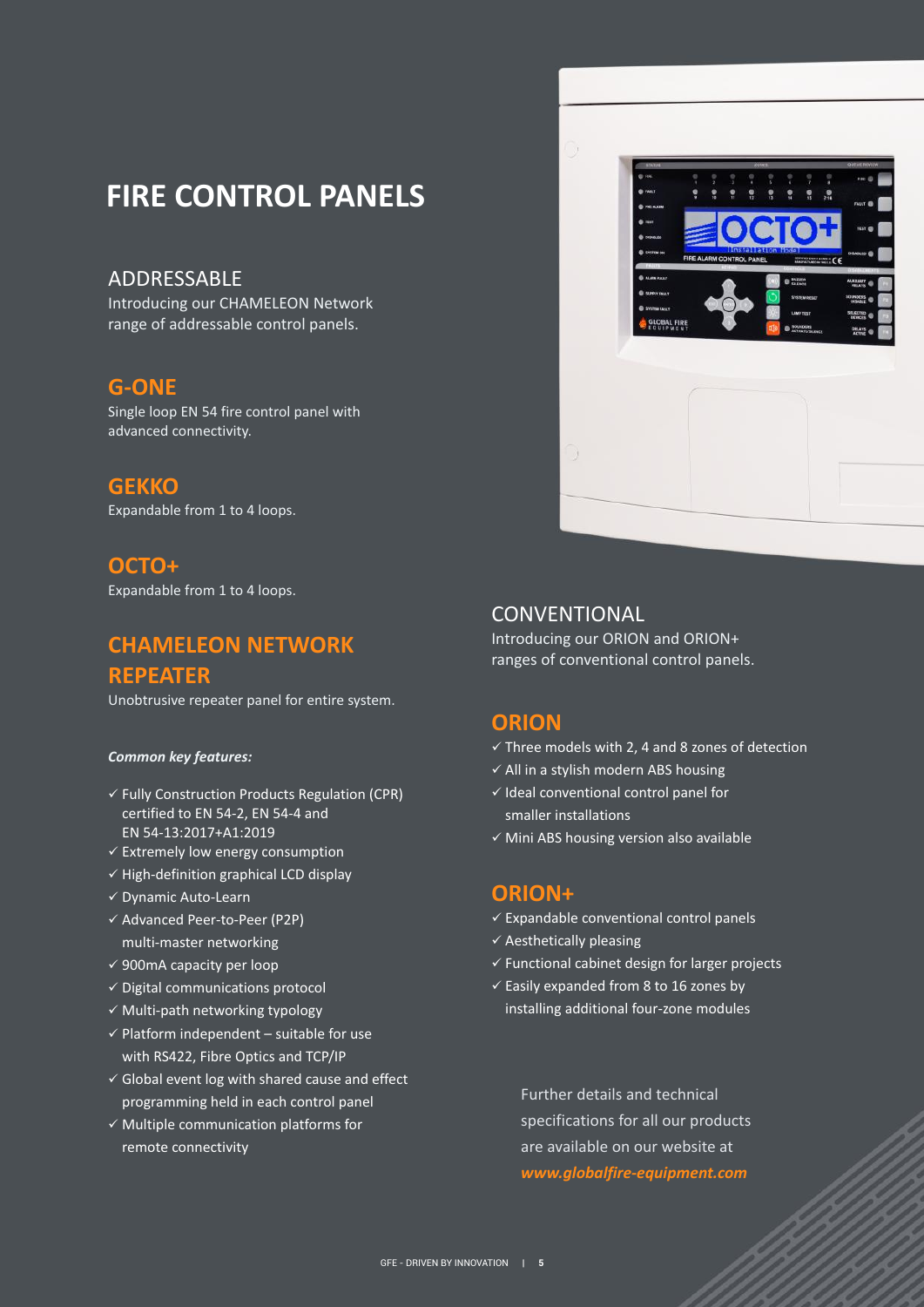

## **DEVICES**



#### **ZE OS DETECTORS**

- $\checkmark$  Available in either addressable or conventional format
- $\checkmark$  Addressable available in optical, heat and combined smoke/heat detector versions
- $\checkmark$  Conventional available in smoke, heat and combined smoke/heat detector versions
- $\checkmark$  Both addressable and conventional are certified to EN 54-2, EN 54-4 and EN 54-13:2017+A1:2019

## **SOUNDERS**



#### **VUL CAN 2**

- $\checkmark$  Available as addressable or conventional sounder, beacon or combined sounder/beacon
- $\checkmark$  15 different variations ensure flexibility
- $\checkmark$  Connect up to 96 devices to a single loop
- $\checkmark$  Can be configured as a shadow sounder/beacon or auxiliary sounder/beacon

### **MANUAL CALL POINTS**





Our addressable and conventional Manual Call Points (MCPs) feature a cover and a resettable element. Both addressable and conventional models incorporate an LED status indicator. All our MCP are all available for indoor and outdoor use.



#### **VALKYRIE**

- $\checkmark$  Wall-mounted addressable and conventional sounder/beacon
- $\checkmark$  Available for indoor and outdoor use
- $\checkmark$  Low power consumption
- $\checkmark$  Connect up to 32 individually addressed sounders to a single loop
- $\checkmark$  Can be configured as a shadow sounder

#### **VULCAN 2 VOX and VALKYRIE VOX**

- $\checkmark$  Available as addressable or conventional
- $\checkmark$  Based on our successful horn-type sounder and sounder/beacon
- $\checkmark$  Broadcast up to five different pre-loaded messages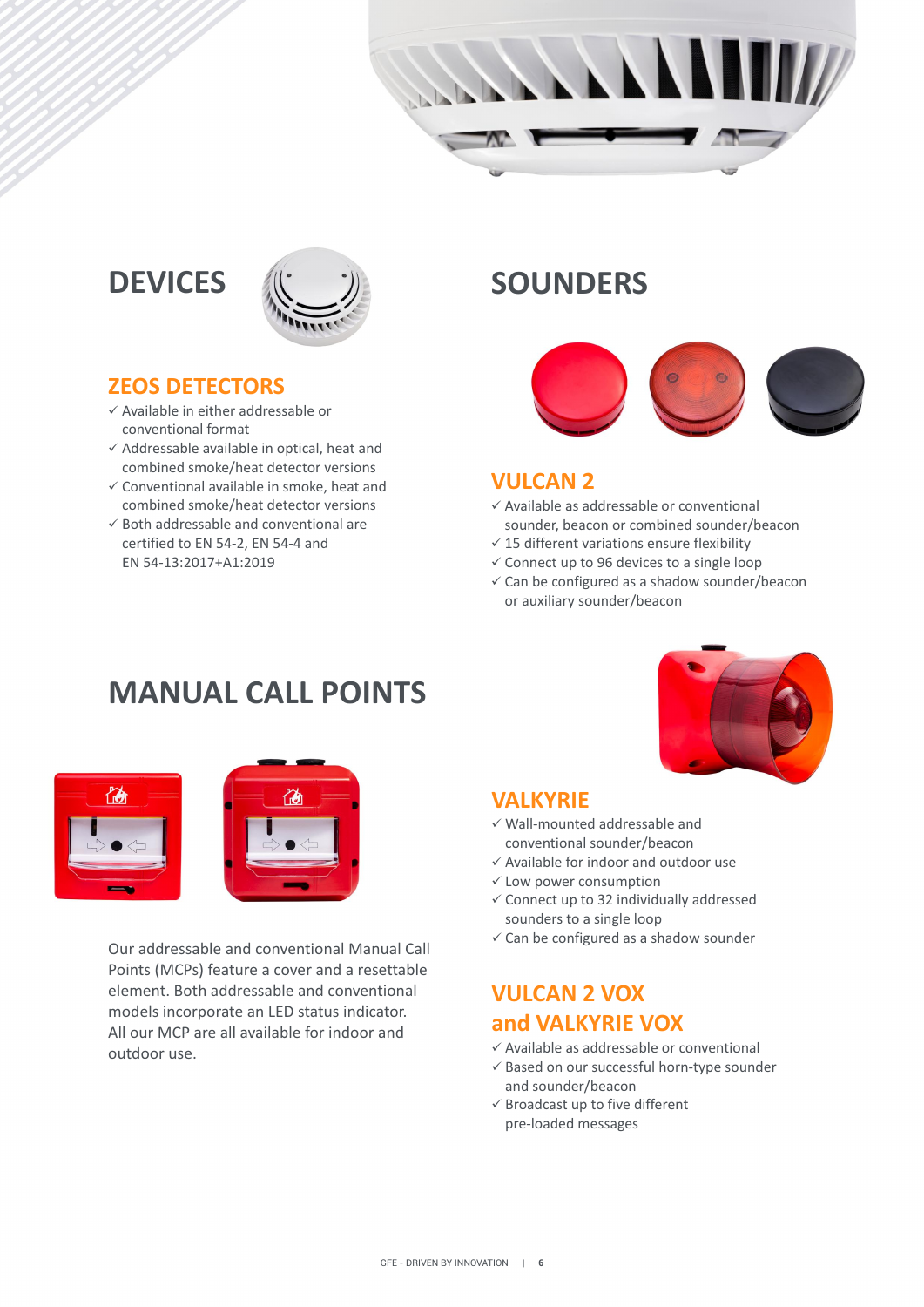## **SOFTWARE**

#### **Our configuration software allows control and observation of an installed system,** including the location of a suspected alarm or fault.

- $\checkmark$  Graphics Display and Alarm Management System software
- $\checkmark$  Enables the connection of up to 64 fire alarm panels to a PC
- $\checkmark$  Each panel can be fully controlled from the computer
- $\checkmark$  In the event of an Alarm or Fault, the location is displayed on the computer screen



#### **CHAMELEON CONNECTOR**

 $\checkmark$  Enables the programming of our CHAMELEON Network range of panels, including G-ONE, OCTO+, GEKKO and CHAMELEON NETWORK REPEATER

#### **LOOP & BATTERY CALCULATOR and CHAMELEON LOOP & BATTERY CALCULATOR**

- $\checkmark$  Calculates battery requirements according to standby and alarm backup time
- $\checkmark$  Determines whether the cable length and diameter are suitable for the loop that is being designed

#### **VOX LOADER**

- $\checkmark$  Enables the configuration and download of voice messages to the VOX range of signalling devices via a seamless USB connection
- $\checkmark$  Automatically detects whether the connected device is addressable or conventional

# **GRAPHICAL** MONITORING

**OWL**

Advanced monitoring and control software that allows the management of the CHAMELEON fire alarm control panels through a computer in a simple and very intuitive way. It is a cost-effective solution for all types of installation, and is suitable for use with single panel to multi-panel and multi-site applications.

- $\checkmark$  Up to 64 control panels and up to 16,000 devices can be connected
- $\checkmark$  Simple synchronisation of panel configuration and graphic database
- $\checkmark$  Global event log and notification via Email and SMS
- $\checkmark$  User-friendly configuration

#### *ACCREDITATION*

GFE products and systems are manufactured in Europe and are certified to European standards, giving our customers the added peace of mind that they are purchasing best-in-class products.

We have EN 54-13:2017+A1:2019 system compatibility approval which means we can now guarantee our global customers 100% compatibility and connectivity across all GFE systems.